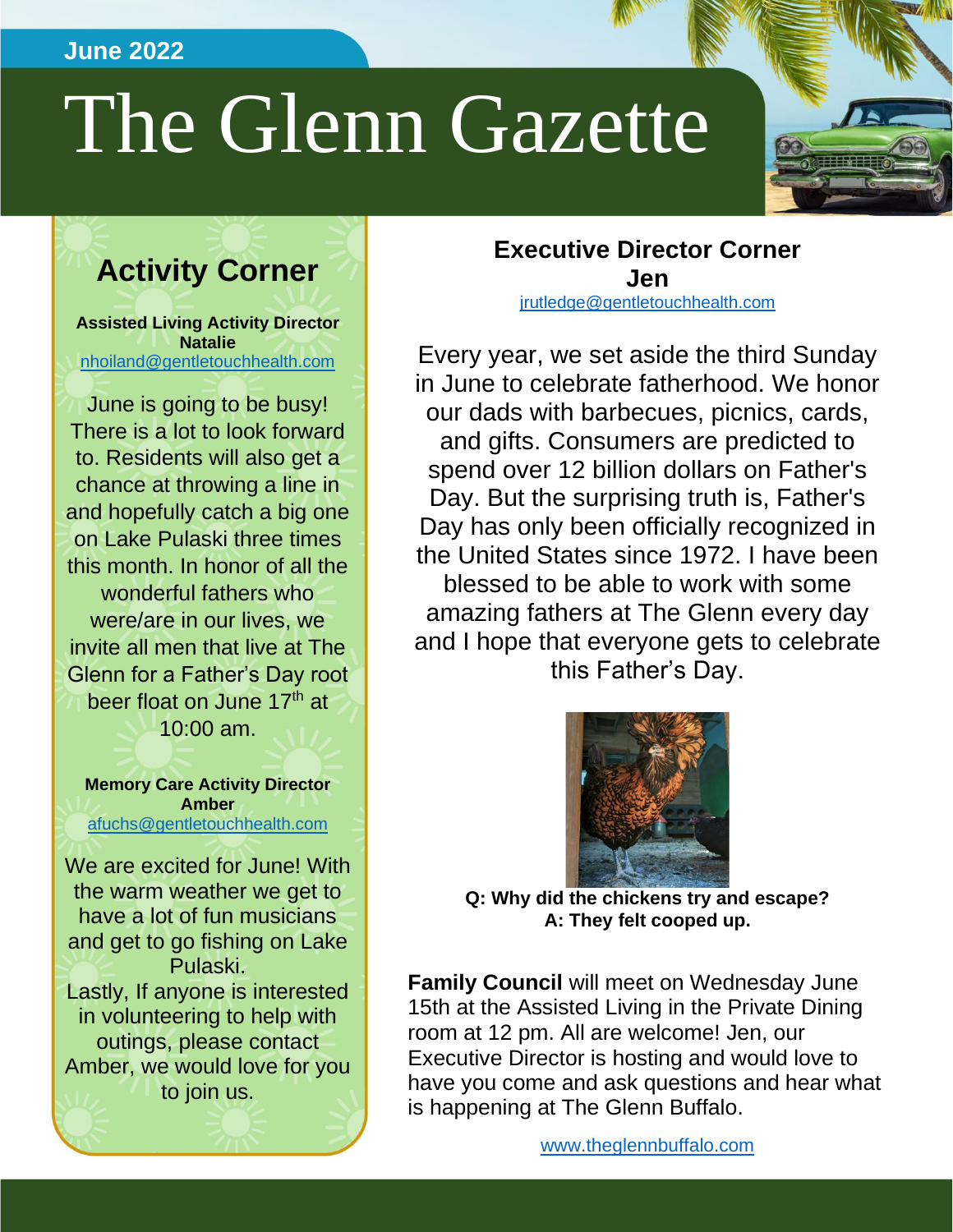## **In Loving Memory:**



Delores Goerke



Paul Miller

**Memory Care Nursing Corner Desire, RN**

[dwolf@gentletouchhealth.com](mailto:dwolf@gentletouchhealth.com)

Nursing is taking advantage of our low census by spending more time with our residents. Our staff is being encouraged to provide a daily activity in addition to those on Amber's calendar. The weather is getting nicer, and our residents are finally able to sit outside to enjoy the sunshine. Don't forget the hat, sunscreen and to stay hydrated!

Congratulations to all our nursing staff who are graduating from high school and college. Congratulations to: Reynah, Carlita, Bethany, Emma, Andrea.

> **Memory Care LPN - Amanda** [aspeetzen@gentletouchhealth.com](mailto:aspeetzen@gentletouchhealth.com)

**Memory Care LPN - Peggy** [BuffaloMCnurse@gentletouchhealth.com](mailto:BuffaloMCnurse@gentletouchhealth.com) **Assisted Living Nursing Corner Annie, RN** [adibble@gentletouchhealth.com](mailto:adibble@gentletouchhealth.com)

ï

As we move into the summer months, nursing is excited to see our on-call college staff return for summer break! I am so proud of the staff at The Glenn and the care they provide our residents every day. I consistently see and hear about the kindness they show and how many staff go above and beyond to fulfill our mission statement to, Make a Difference in the Lives of Others! As the case manager, I am honored to support this team and serve our residents in their health care needs.

#### Dates to note:

Vision(in-house):Monday, June 16<sup>th</sup> @ 9am Bluestone Group A: Wednesday, June 8<sup>th</sup> Bluestone Group B: Wednesday, June 22<sup>nd</sup>

> **Assisted Living LPN - Vicki**  [vuter@gentletouchhealth.com](mailto:vuter@gentletouchhealth.com)

**Assisted Living LPN - Jennifer** [BuffaloALnursing@gentletouchhealth.com](mailto:BuffaloALnursing@gentletouchhealth.com)

# **Resident Service Corner**

**Sara** [sanderson@gentletouchhealth.com](mailto:sanderson@gentletouchhealth.com)

#### Hi there!

Summer and warm weather is here!! It's such a long, cold winter here in Minnesota we are excited to be able to spend some time outside!! Please call me to see if your loved one might need some new summer clothing or other needs!

That being said.. a lot of our college kids are trickling back in for work so you will see some old/familiar faces around!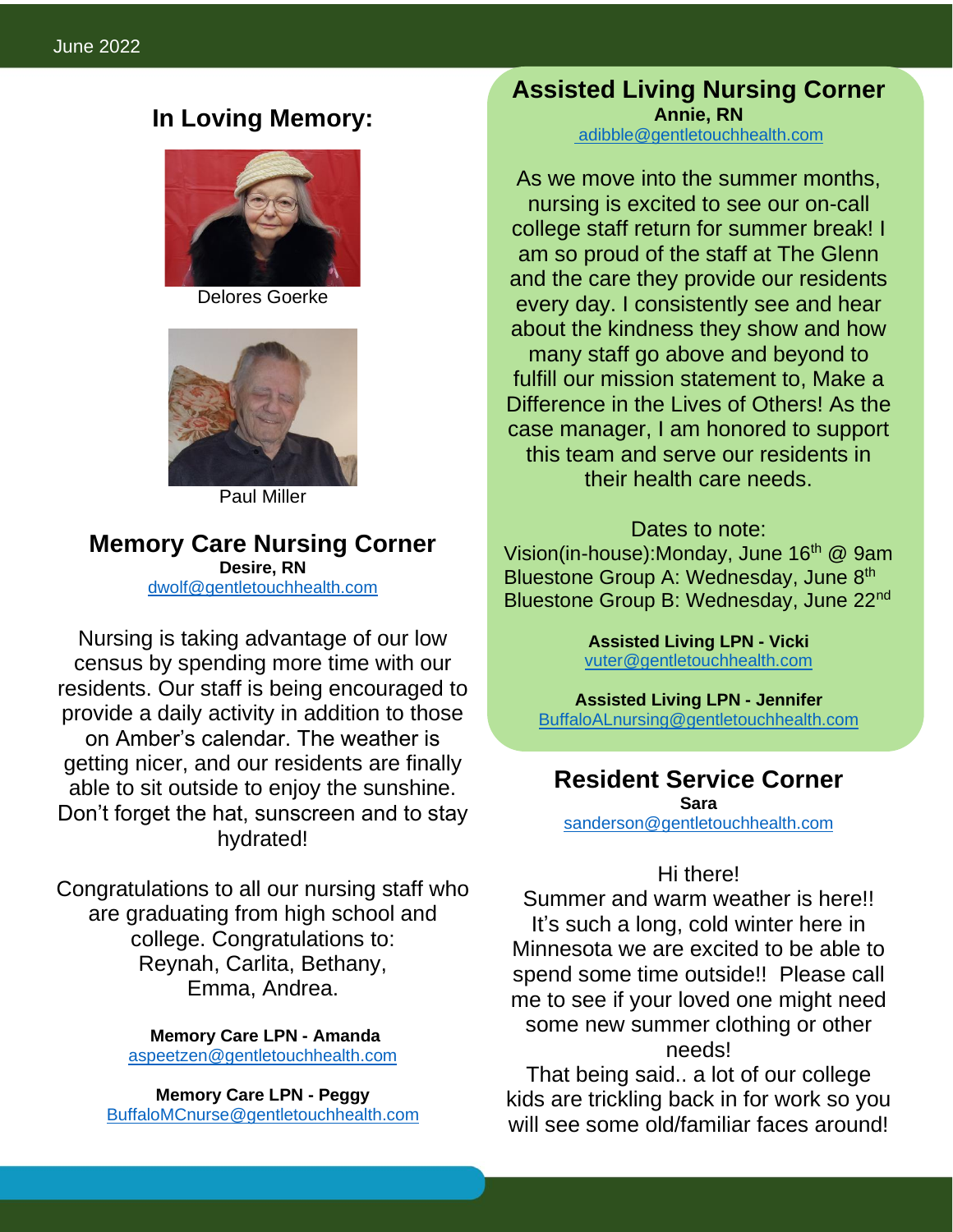#### **Kitchen Corner Sarah** [szimmermann@gentletouchhealth.com](mailto:szimmermann@gentletouchhealth.com)

The kitchen has rolled out its spring/summer menu and taken our trusty grill out of hibernation. We expect to serve lots of grilled goodies this spring and summer. We are also working on menu changes that incorporate a lot of fresh fruits and vegetables.



# **Business Office Manager Corner**

**Barb** [bnichols@gentletouchhealth.com](mailto:bnichols@gentletouchhealth.com)

Summer is here and so is vacation time. If you are heading out of town, enjoy, and remember that you can always set up for automatic withdrawal, so your rent payment still gets here on time. Any questions can be directed to Barb in the Business Office.

**Marketing Corner Kathy**  [kczan@gentletouchhealth.com](mailto:kczan@gentletouchhealth.com)

As summer gets off on a roll, we are also working hard at The Glenn Buffalo to move new residents into our Assisted Living and Memory Care. It is nice to see things getting back to somewhat of a normal. This month we will be participating again in the Buffalo Days parade on June 18th at 6:00 pm. We will have our King and Queen of The Glenn with us. If you know anyone who is looking for Memory Care for a loved one, please give them my e-mail address and have them request an info packet and a tour. I would love to show them around. Enjoy the warm weather!



# **Staff:**

Isabel Traub, Angela "Annie" Dibble, Lynette Froehle Carol Peters, Susan Connery, Pakou Khang

**Residents:** Lorraine Cloutier, Dan Vergin, Jeannette "Jan" Rohloff

facebook.